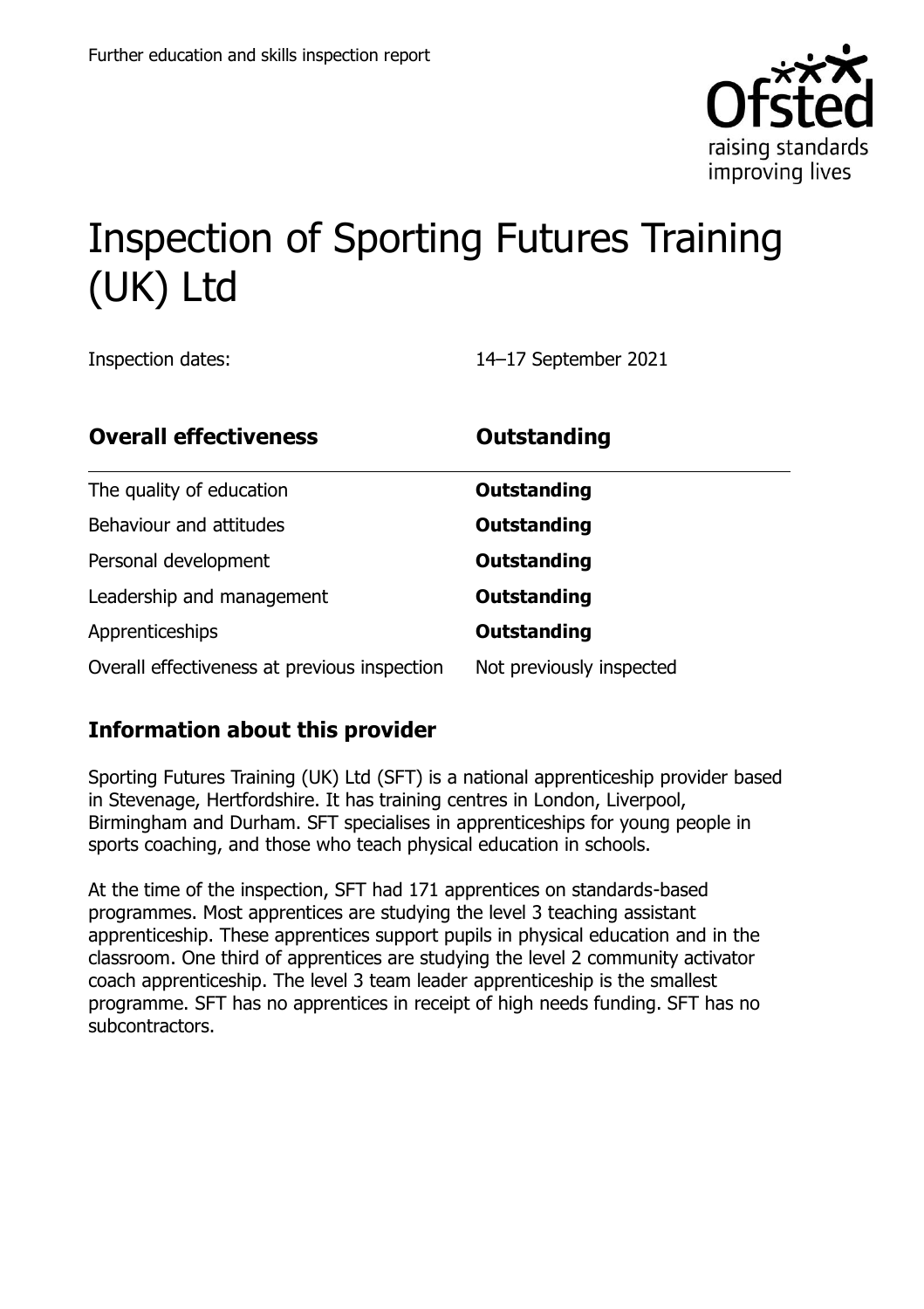

# **What is it like to be a learner with this provider?**

Apprentices at SFT strive and achieve the highest professional standards. They show outstanding enthusiasm and commitment in their job roles. They understand superbly their position as role models for the children in their school and their community. They are proud of the contribution they make to raising participation in physical activity by children in their settings. Apprentices seek ways of giving the children greater opportunities to enjoy and benefit from sport. Many set up new activities such as dance, gymnastics and table tennis, as well as lunchtime clubs, football teams and competitions.

Apprentices learn from highly skilled and qualified tutors. Apprentices gain substantial new teaching skills and a good understanding of the different stages of education. They themselves quickly become highly skilled at managing any challenging behaviour by children in sports sessions and in the classroom.

Apprentices receive excellent support from mentors in the workplace. Mentors are well informed about their apprentices' curriculum and progress. They ensure that apprentices can apply their learning comprehensively in the classroom. Employers value their apprentices highly. Apprentices are quick to become full members of the school team and take on significant responsibilities for leading sports sessions.

Apprentices have a keen focus on safe working with regards to the children they work with. They carefully plan the activities, resources and equipment they use to ensure that the activities are safe and involve all children.

Apprentices feel safe and are safe. They clearly understand the difference between how to keep themselves safe and the children they teach safe. They have an excellent understanding of the local risks, such as knife crime and how it applies to their personal and professional lives.

### **What does the provider do well and what does it need to do better?**

Leaders have planned a rich and ambitious curriculum. They mostly target young people who lack the confidence, or opportunity, to follow traditional routes into higher education. They inspire these young people to pursue and achieve career opportunities in sports coaching and teaching. Leaders have introduced higher-level qualifications to extend apprentices' existing skills and knowledge. Teaching assistant apprentices, for example, who have already gained coaching qualifications, are working towards the level 4 diploma in sports coaching.

Tutors have developed an extremely well-planned curriculum. Their curriculum design enables apprentices to rapidly become self-assured, knowledgeable and skilled sports coaches and classroom teaching assistants. Tutors continue to revisit key concepts with apprentices to cement their learning. They ensure that apprentices continually apply their learning to their performance at work. Tutors start by developing apprentices' fundamental skills and behaviours, such as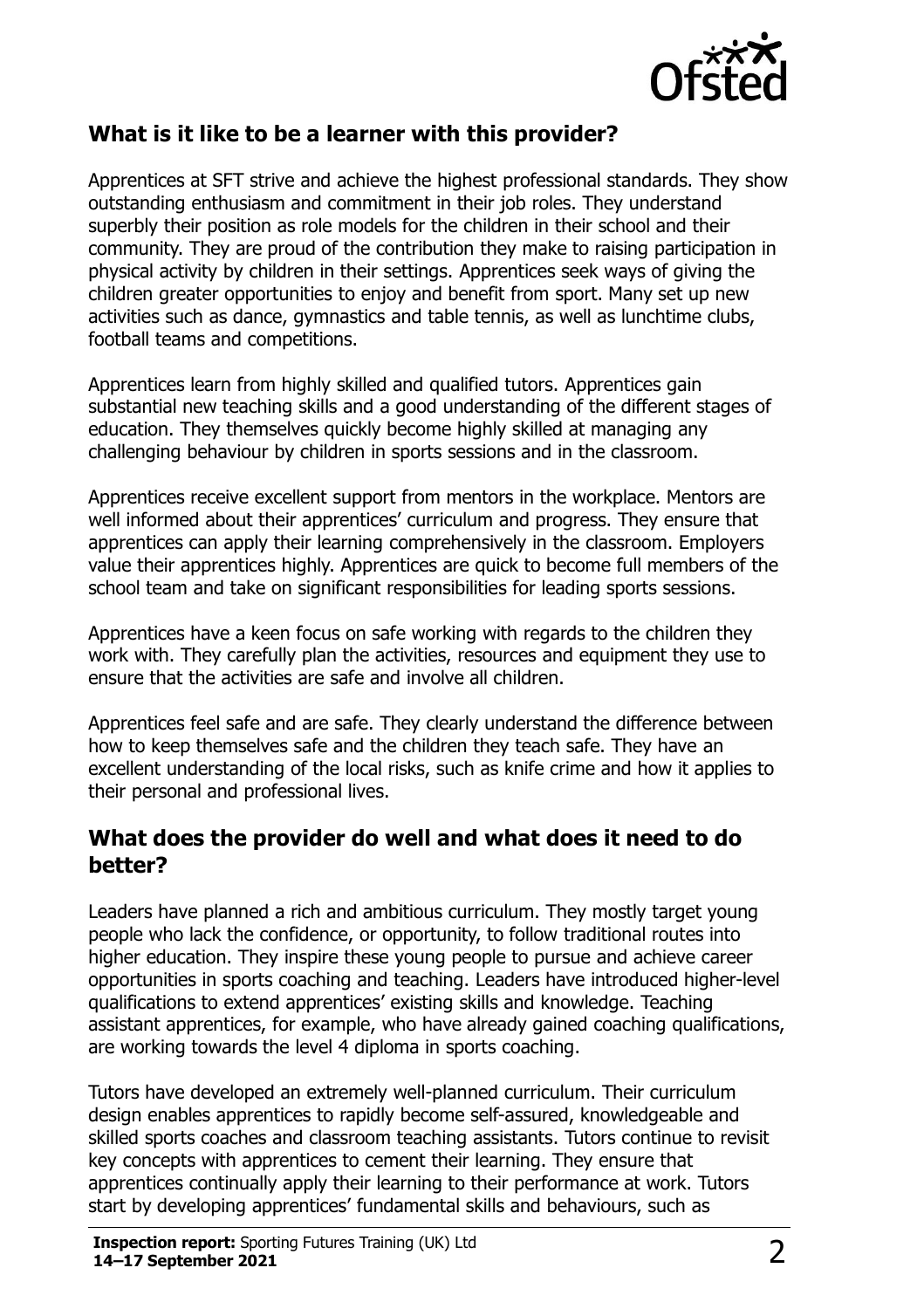

understanding their role, achieving positive mental health, promoting healthy lifestyles and good communication skills. Apprentices move on to more complex aspects, such as planning and delivering physical education. Finally, they learn how to help children overcome the barriers that stop them participating in and enjoying sport.

Tutors know their apprentices extremely well. They make excellent use of initial meetings with apprentices to identify any prior skills and knowledge they may have. They use their teaching skills expertly to adapt training plans to ensure that each apprentice develops the broadest range of new skills and knowledge. Tutors ensure that apprentices' learning is relevant to their school setting and their job role.

Tutors expertly coach apprentices to become reflective practitioners. They encourage apprentices to reflect on what went well and how to improve. In group activities, tutors guide useful and purposeful discussions to enable apprentices to learn from each other, by sharing their different school-based experiences. They discuss the different age groups they work with and the different communities they live and work in. Consequently, apprentices grow significantly in professional confidence. They are skilfully prepared for their final assessments.

Apprentices benefit from expert workplace mentors. Mentors work very effectively with tutors to plan sporting activities and experiences that helps the apprentices to develop to the highest level of expertise. Apprentices start with observing classes. They progress to working with individual children and helping small groups. Eventually, they lead sports sessions for different year groups.

Leaders ensure that ongoing careers advice and guidance is exceptionally good. It underpins every aspect of the apprentices' training and enables them to be aspirational and successful in their career choices. Tutors have meaningful discussions with their apprentices about their future careers. Leaders bring apprentices together from across the country for central training days. Careers education is a key feature of those training days, such as guidance on applying to university. Also, apprentices gain valuable insights from workshops run by employers and former students. Apprentices gain permanent employment and promotion because of their training. Tutors support apprentices to make informed decisions about their next steps. Many apprentices progress to higher levels of apprenticeships or university to pursue a career in teaching.

Leaders are rigorous and demanding in their drive for improvement. They have implemented highly effective quality monitoring and improvement plans. They share best practice very effectively across the organisation through their central training days and peer shadowing of expert staff. Leaders listen carefully and respond swiftly to feedback from apprentices, employers and governors to bring about positive changes. They use learner feedback to arrange additional training, such as managing challenging behaviour in the classroom. They analyse data to identify trends and inform staff's training and development. Leaders identified trends in mental health concerns from their analysis of safeguarding logs. They responded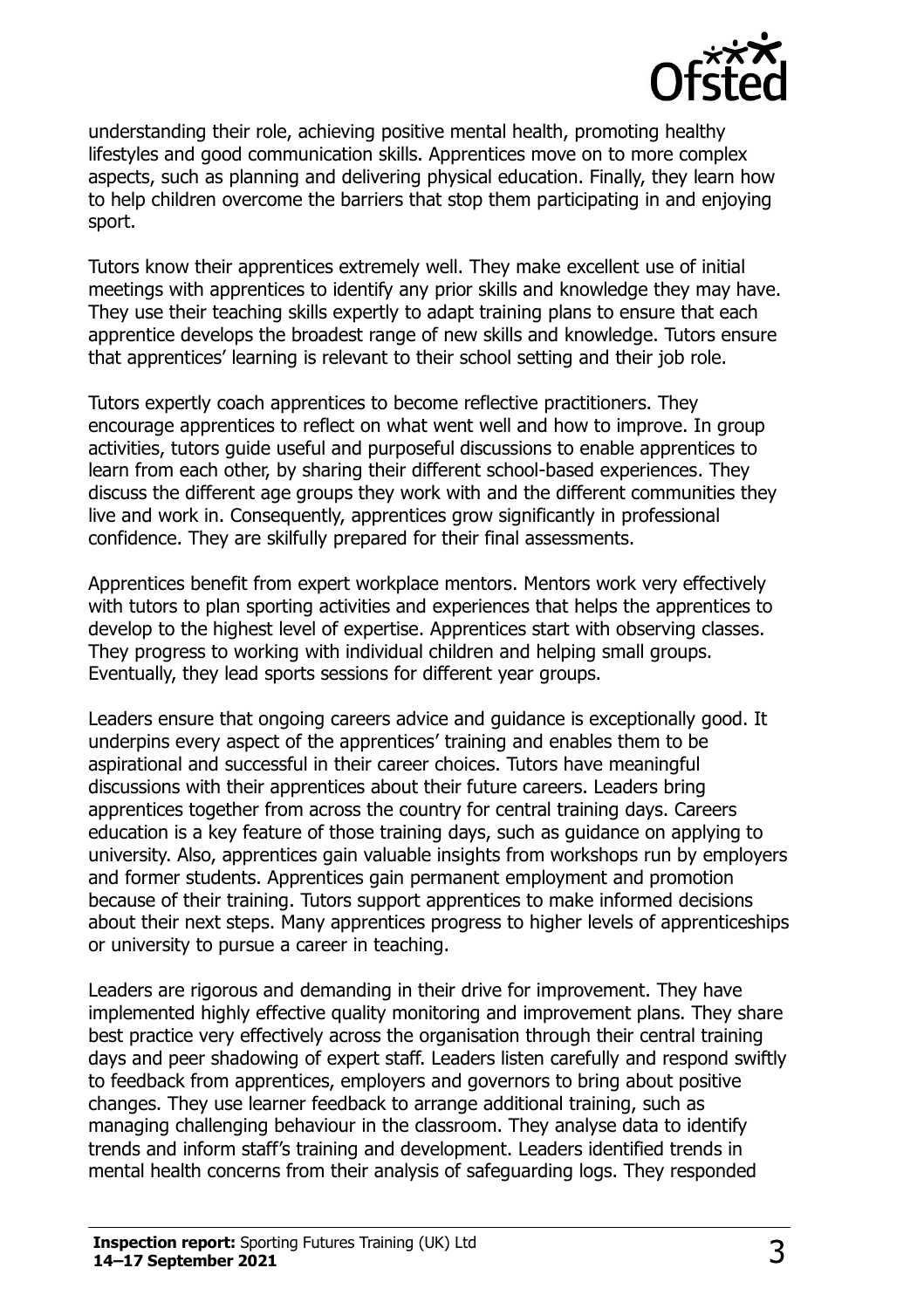

swiftly by implementing positive mental health awareness training for staff and apprentices.

Governors have extensive experience of managing apprenticeships. Leaders receive highly effective support and challenge from them. Governors take part in lesson visits and talk to apprentices, tutors and employers. They provide valuable feedback that leaders are quick to act upon to bring about improvement. They have enabled leaders to focus on the strategic management of the organisation by effectively delegating operational tasks.

# **Safeguarding**

The arrangements for safeguarding are effective.

Leaders have developed a strong culture of safeguarding. They have carefully considered the additional layer of safeguarding that arises from apprentices' working with children in schools and acted appropriately. Leaders, apprentices and staff in each centre across the country have a good understanding of the local risks they need to protect themselves from. The safeguarding lead in each centre has established effective and impactful working partnerships with their own local agencies and support networks.

Apprentices feel confident reporting any concerns they may have to the safeguarding leads. They feel that staff place a high priority on safeguarding. They know that any disclosure would be managed sensitively and appropriately.

Staff feel that leaders take safeguarding very seriously. Leaders provide regular updates to staff on topical issues, such as the recent Ofsted review of sexual abuse in schools.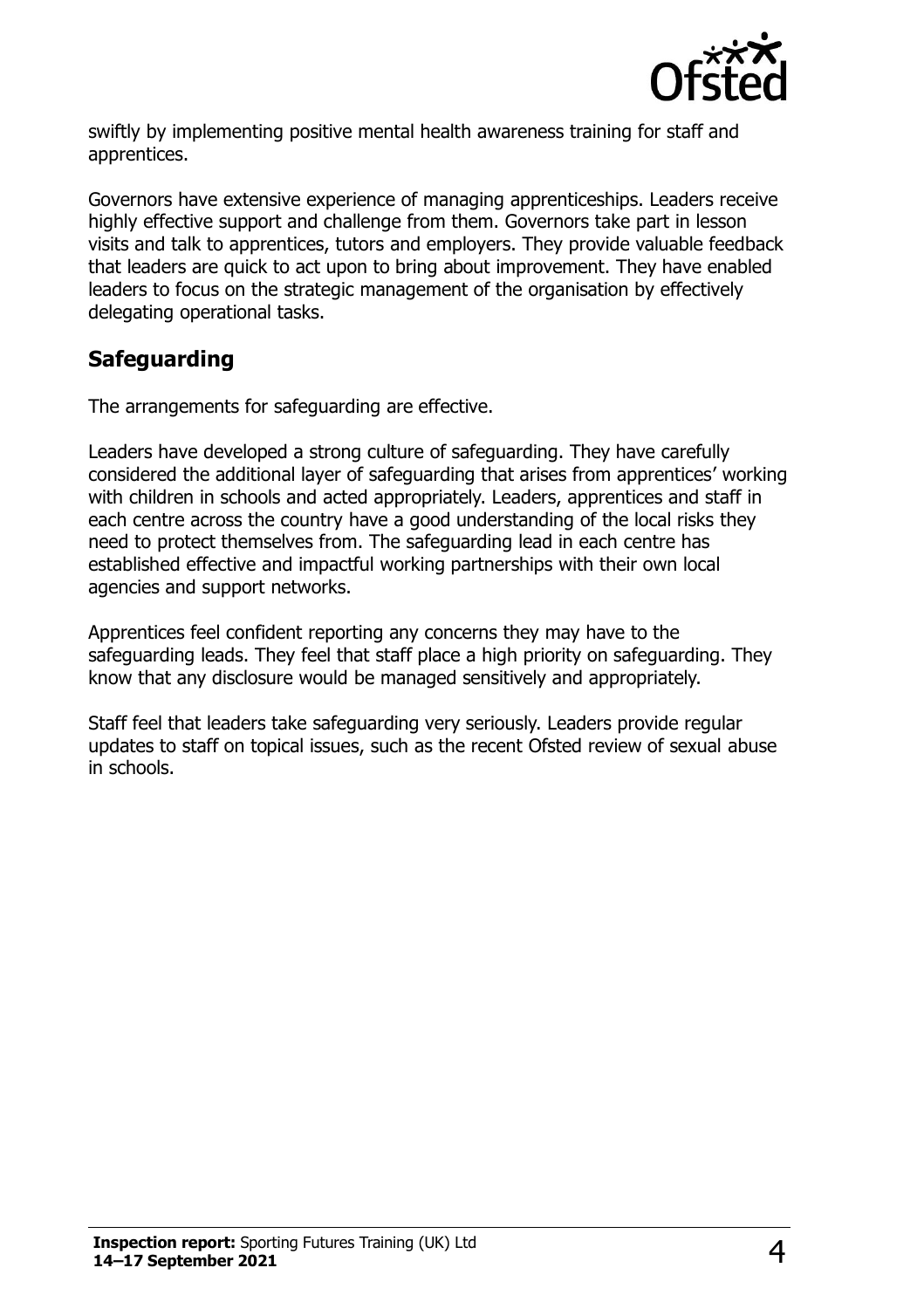

| Unique reference number     | 1278643                                 |
|-----------------------------|-----------------------------------------|
| <b>Address</b>              | <b>Business &amp; Technology Centre</b> |
|                             | <b>Bessemer Drive</b>                   |
|                             | Stevenage                               |
|                             | Hertfordshire                           |
|                             | SG1 2DX                                 |
| <b>Contact number</b>       | 01438 791068                            |
| Website                     | www.sportingfuturestraining.co.uk       |
| <b>Principal/CEO</b>        | Jo Pountney and Jill Eaton              |
| <b>Provider type</b>        | Independent learning provider           |
| Date of previous inspection | Not previously inspected                |

**Provider details**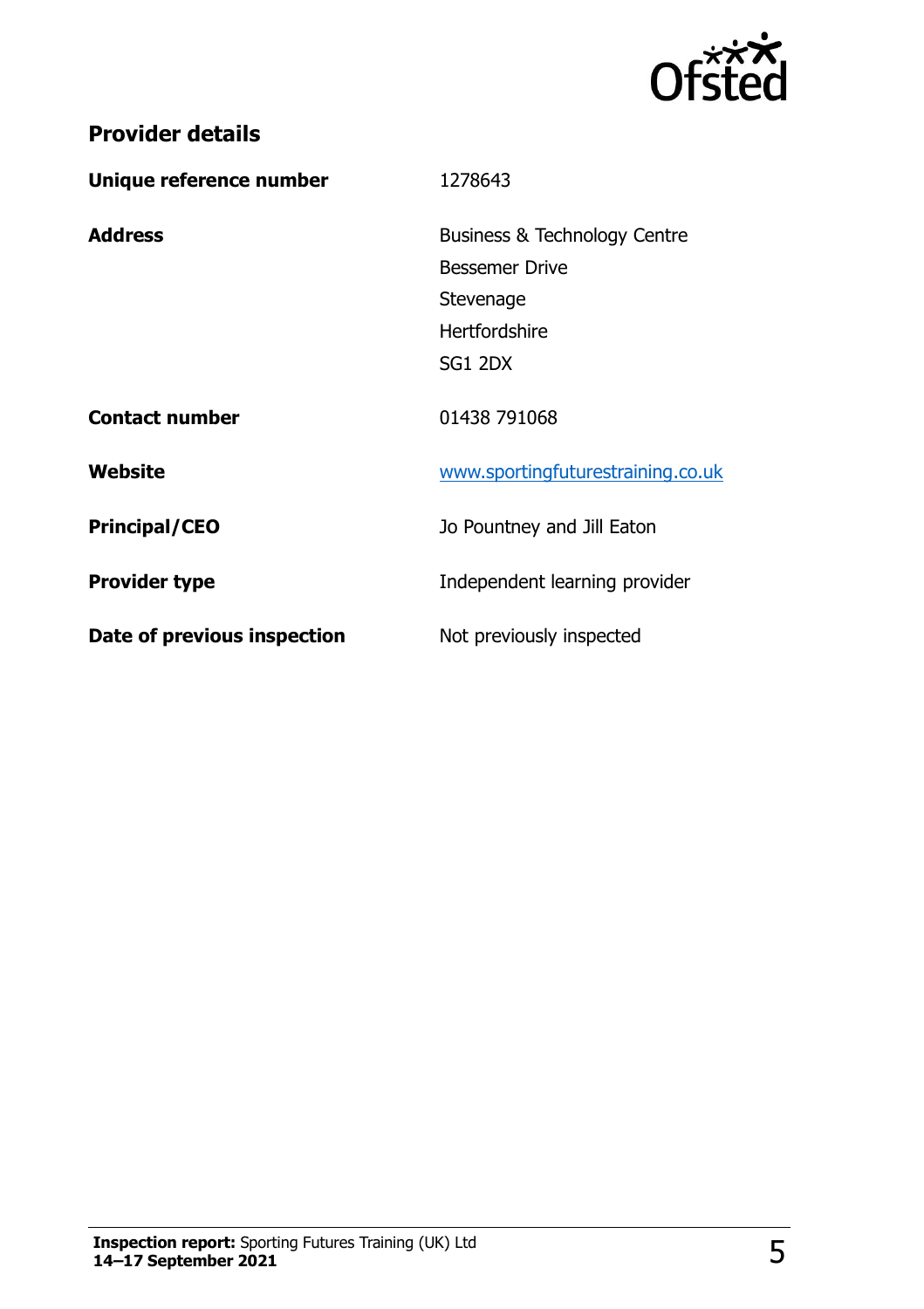

# **Information about this inspection**

The inspection team was assisted by one of the managing directors, as nominee. Inspectors took account of the provider's most recent self-assessment report and development plans. The inspection was carried out using the [further education and](http://www.gov.uk/government/publications/further-education-and-skills-inspection-handbook-eif)  [skills inspection handbook](http://www.gov.uk/government/publications/further-education-and-skills-inspection-handbook-eif) and took into account all relevant provision at the provider. Inspectors collected a wide range of evidence to inform judgements including visiting learning sessions, scrutinising apprentices' work, seeking the views of learners, staff and other stakeholders, and examining the provider's documentation and records.

#### **Inspection team**

Penny Fawcus, lead inspector **Her Majesty's Inspector** Alan Winchcombe **Calculation** Ofsted Inspector David Gartland **David Gartland Ofsted Inspector** Sambit Sen **Her Majesty's Inspector** Rebecca Perry **Her Majesty's Inspector**